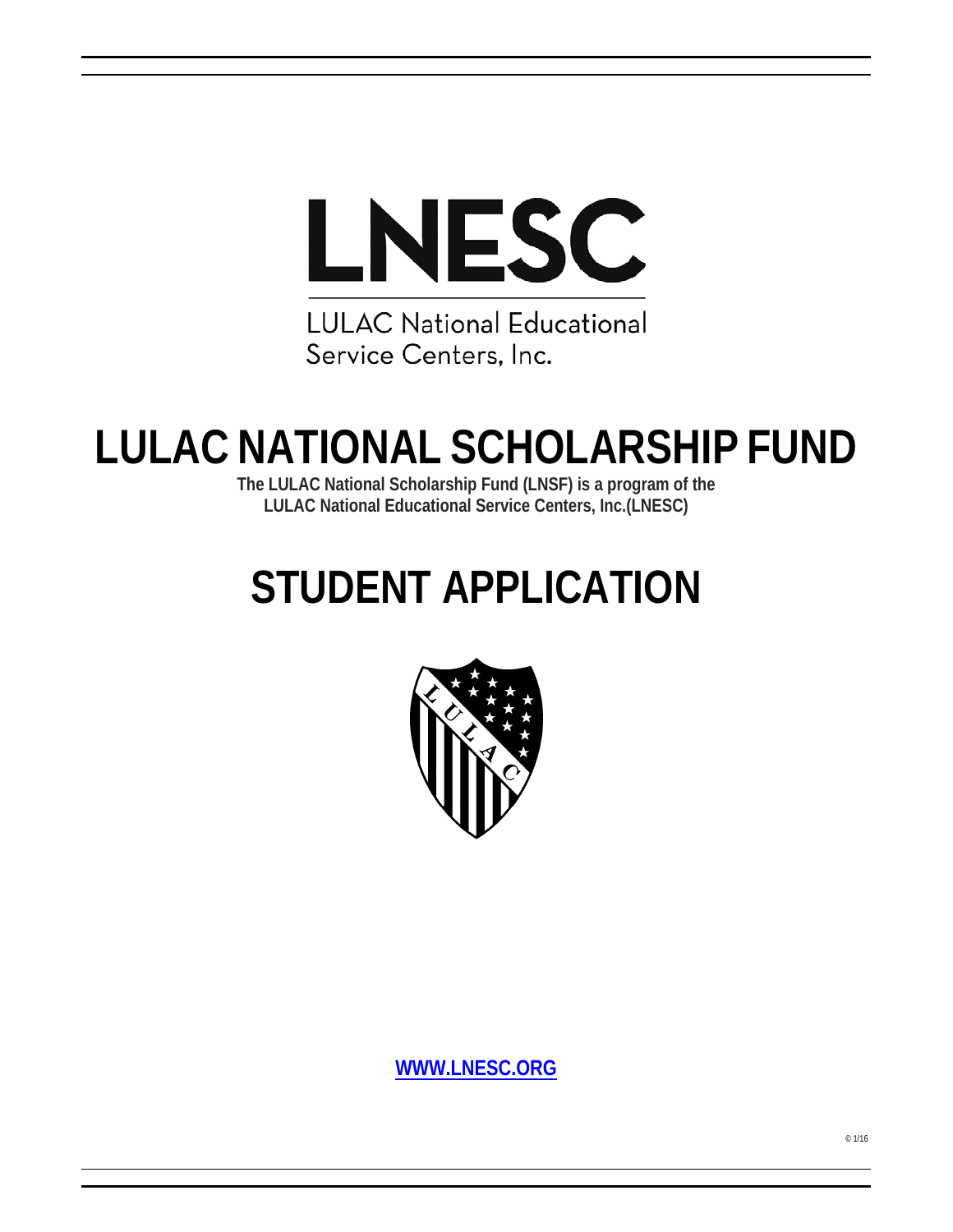### **LULAC NATIONAL SCHOLARSHIP FUND STUDENT APPLICATION** © 10/15

The League of United Latin American Citizens (LULAC) has considered education its number one priority since it was established in 1929. As part of LULAC's education efforts, the LULAC National Scholarship Fund (LNSF) was established in 1975 to provide scholarships to Hispanic students attending colleges and universities. Under the LNSF program, local LULAC Councils, in partnership with local and national businesses, award scholarships to students in their communities. LNSF is administered by the LULAC National Educational Service Centers, Inc., (LNESC) a non-profit educational organization established by LULAC to provide educational programs to youth across the country.

**TERMS**: LULAC Councils will award scholarships to qualified Hispanic students who are enrolled or are planning to enroll in accredited colleges or universities in the United States. Awards start at \$250. Awards of \$500 and under are disbursed on July 15; awards over \$500 are disbursed in two equal payments on July 15<sup>th</sup> and January 15<sup>th</sup>. All awards are sent to the local LULAC Councils for distribution to recipients. Scholarships may be used for the payment of tuition, academic fees, room, board, and the purchase of required educational materials & books.

**ELIGIBILITY REQUIREMENTS:** Applicants must meet the following criteria to be considered for a scholarship:

- **•** Applicants must be a U.S. citizen, legal permanent resident, or be granted Deferred Action for Childhood Arrivals (DACA).
- **•** Must have applied to or be enrolled as a full-time student in a college or university, including 2-year colleges, or vocational schools that lead to an associate's degree. Graduate students must have applied to or be enrolled as a part-time student in a college or university.
- **•** A student will not be eligible for a scholarship if he/she is related to a scholarship committee member, the Council President, or an individual contributor to the local funds of the Council

**AWARD CRITERIA:** Applicants are eligible for the following three types of scholarship awards:

**National Scholastic Achievement Awards** (\$2,000)

- **•** The student has a GPA of 3.5 or better on a 4.0 scale or equivalent, **and**, if the student is an entering freshman,
- **•** The student scores 29 or higher on the ACT test, **or** 1350 or higher on the SAT test.

**Honors Awards** (\$500 to \$2,000)

- **•** The student has a GPA of 3.0 or better on a 4.0 scale or equivalent, **and**, if the student is an entering freshman,
- **•** The student scores 23 or higher on the ACT test, **or** 1100 or higher on the SAT test.

**General Awards** (\$250 to \$1,000)

Grades and academic performance will serve as indicators; however, emphasis may be placed on the individual's motivation, sincerity, and integrity, which can best be revealed through a personal interview and in the personal essay. Need, community involvement, and leadership activities will also be considered.

#### **APPLICATION PROCESS:**

**Applicants must submit the following in order to be considered for an LNSF scholarship:** 

- **•** Completed and signed LNSF application form
- **•** Verification of admittance or enrollment from the institution the student is attending or planning to attend (i.e. – letter of acceptance, letter from the registrar, or a transcript)
- **•** Typed, or neatly printed, personal essay of not more than 300 words

#### **For consideration of an Honors or NSA award, entering college freshman must also submit:**

- **•** High School or college transcript with GPA
- **•** Copy of ACT or SAT score report

#### **TIME SCHEDULE**

- **March 31**: Application due to local LULAC Council. A list of participating LULAC Councils will be available at www.LNESC.org on March 1st.
- **June 15**: Applicants notified of scholarship award by local LULAC Council
- **July 15**: First scholarship disbursement sent to local LULAC Council

**January 15**: Second scholarship disbursement sent to local LULAC Council

- $\triangleright$  Completed LNSF application must be mailed to the local LULAC Council by March 31st.
- $\triangleright$  Incomplete applications will not be considered for a scholarship.
- > The LULAC Council to which you apply may require additional information and/or a personal interview.
- **Applications are NOT accepted at the LNESC National Office.**

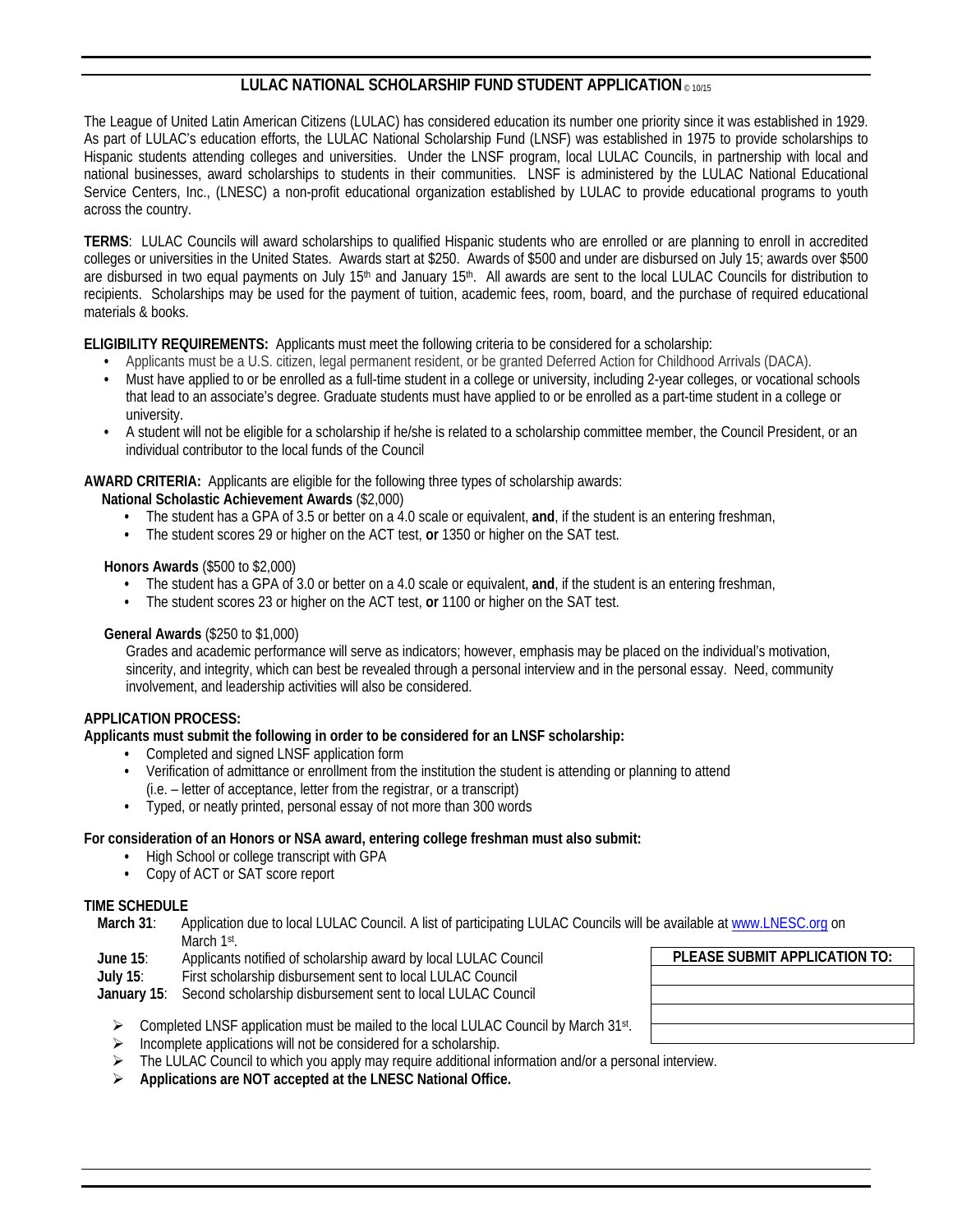#### **LULAC NATIONAL SCHOLARSHIP FUND STUDENT APPLICATION CONVERTION CONTACT RESPONDENT**

Please type or print neatly and submit to the participating local LULAC Council in your area

|                                                         | First                                                                                                                                                                                                                                            | Middle Initial                         | Last       |                                                                                                                                                                                  |
|---------------------------------------------------------|--------------------------------------------------------------------------------------------------------------------------------------------------------------------------------------------------------------------------------------------------|----------------------------------------|------------|----------------------------------------------------------------------------------------------------------------------------------------------------------------------------------|
|                                                         |                                                                                                                                                                                                                                                  |                                        |            |                                                                                                                                                                                  |
|                                                         | Number                                                                                                                                                                                                                                           | <b>Street</b>                          |            |                                                                                                                                                                                  |
|                                                         | City                                                                                                                                                                                                                                             | State                                  |            | Zip                                                                                                                                                                              |
|                                                         |                                                                                                                                                                                                                                                  |                                        |            |                                                                                                                                                                                  |
|                                                         |                                                                                                                                                                                                                                                  | Sex: $\Box$ Male $\cdot$ $\Box$ Female |            |                                                                                                                                                                                  |
|                                                         |                                                                                                                                                                                                                                                  |                                        |            |                                                                                                                                                                                  |
|                                                         |                                                                                                                                                                                                                                                  |                                        |            |                                                                                                                                                                                  |
|                                                         |                                                                                                                                                                                                                                                  |                                        |            |                                                                                                                                                                                  |
|                                                         |                                                                                                                                                                                                                                                  |                                        |            |                                                                                                                                                                                  |
| confidential information will be used in this process.  |                                                                                                                                                                                                                                                  |                                        |            | *Effective January 1, 2012, the LNESC National Office will utilize the National Student Clearinghouse services to obtain LNSF recipients' degree and enrollment verification. No |
|                                                         | Are you a first-generation college student? $\Box$ YES                                                                                                                                                                                           | $\square$ NO                           |            |                                                                                                                                                                                  |
| Are you a LULAC Member?                                 | $\Box$ YES<br>$\Box$ NO<br>IF YES, PLEASE CHECK ONE: 1 am a Youth Member 1 am a Young Adult Member<br>IF NO, would you like a LULAC Representative to contact you regarding membership?                                                          |                                        | $\Box$ YES | $\Box$ NO                                                                                                                                                                        |
|                                                         |                                                                                                                                                                                                                                                  | <b>ACADEMIC DATA</b>                   |            |                                                                                                                                                                                  |
|                                                         |                                                                                                                                                                                                                                                  |                                        |            | Date of Graduation ____________________________GPA (4.0 scale) _________________                                                                                                 |
| College___                                              | *If you are a graduating high school senior, please indicate the college or university you will attend in the fall along with your anticipated major                                                                                             |                                        |            |                                                                                                                                                                                  |
|                                                         | Current Standing (as of the date of this application): □ Not Enrolled • □ High School Senior • □ College Freshman<br>□ College Sophomore • □ College Junior • □ College Senior • □ Graduate Student                                              |                                        |            |                                                                                                                                                                                  |
| Class Rank and Size<br>ACT/SAT Score __________________ |                                                                                                                                                                                                                                                  |                                        |            |                                                                                                                                                                                  |
|                                                         |                                                                                                                                                                                                                                                  |                                        |            | List honors, awards, extra-curricular activities, and community involvement (use separate sheet if necessary): _______________________                                           |
|                                                         |                                                                                                                                                                                                                                                  | <b>FINANCIAL DATA</b>                  |            |                                                                                                                                                                                  |
|                                                         |                                                                                                                                                                                                                                                  |                                        |            | Annual family income ____________________________ # in Family_______________ # Dependents in college _______________                                                             |
|                                                         |                                                                                                                                                                                                                                                  |                                        |            |                                                                                                                                                                                  |
|                                                         | Money available for college expenses: Parents \$____________ Work \$__________Savings \$_________ Other \$______________                                                                                                                         |                                        |            |                                                                                                                                                                                  |
|                                                         |                                                                                                                                                                                                                                                  |                                        |            | Have you applied for student financial aid? $\Box$ Yes $\Box$ No Please list amount of financial aid already secured \$                                                          |
|                                                         | Check if the applicant has submitted the following: $\Box$ Signed & completed application form $\cdot \Box$ Enrollment or admittance verification $\cdot \Box$ Personal essay<br>• High school or college transcript • n ACT or SAT score report |                                        |            |                                                                                                                                                                                  |